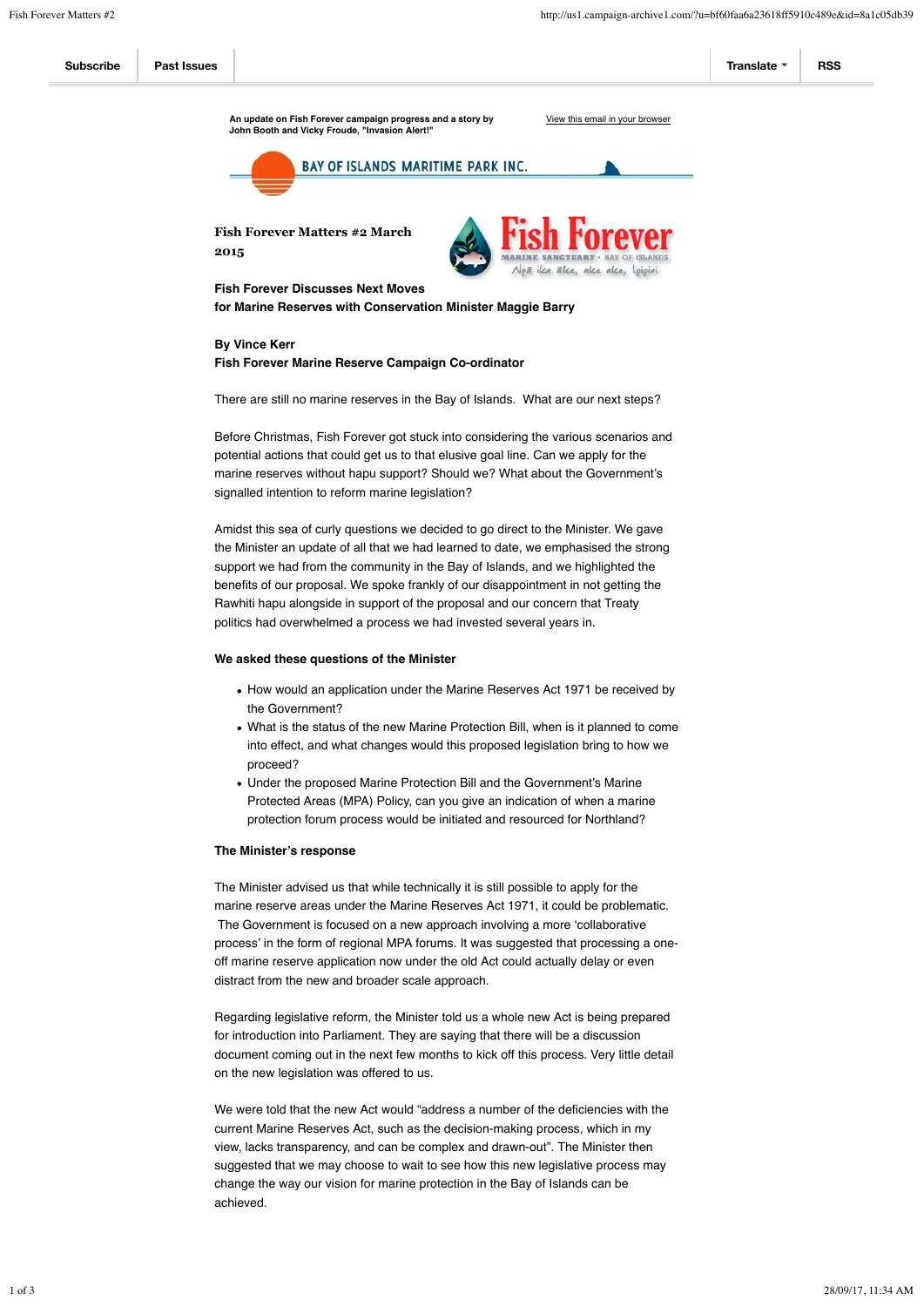community support for marine protection, and the current gaps in marine protection in the region.

#### Read the ministers response in full on our website here

# **Going forward**

Look forward to a little update like this every second month from now on. Each Fish Forever Matters will be accompanied by an interest-story from the waters of the Bay of Islands. If you've got something to contribute, please send it to Richard of the **Fish Forever team**.

Fish Forever is pleased that marine protection in Northland and the Bay of Islands has made it to the Minister's attention and our hard work and the community's voice has been acknowledged. However we are gravely concerned that time is passing and no marine reserve is in sight. Worse we are left very uncertain what the next action for Fish Forever and the community should be! After decades of concern over decline in biodiversity values in our beloved Bay, we are effectively asked to wait for these uncertain changes to reach Northland with no actual commitment or timeline stated. Is this situation good enough?

Fish Forever is clear on the position that just waiting is not good enough. We are evaluating a range of actions currently. We are exploring all avenues to learn more about what is happening in Wellington. We will continue dialogue with those involved and collecting background monitoring information. As always we encourage and depend on your support and ideas. All are welcome to attend our meetings (last Thursday of each month, 4-6 pm at Paihia) or suggest ideas on the way forward.

Watch this space.

| <b>Subscribe</b>                                                                 | <b>Past Issues</b>                                                             |                                                                                | Translate | <b>RSS</b> |  |
|----------------------------------------------------------------------------------|--------------------------------------------------------------------------------|--------------------------------------------------------------------------------|-----------|------------|--|
| המשמחות היה מחדשתי ס סטווחותווסות גס סטנגטוסוווק מחס וסטטמוטווק מ מסוגותומות     |                                                                                |                                                                                |           |            |  |
| Regional Marine Protected Area Forum, we were told that the Government could not |                                                                                |                                                                                |           |            |  |
|                                                                                  | make a commitment to a timeline or the geographical boundaries for a Northland |                                                                                |           |            |  |
|                                                                                  |                                                                                | MPA forum. The Minister stated that Northland's case to be a priority area was |           |            |  |
|                                                                                  |                                                                                | strong based on the large amount of supporting information, the demonstrated   |           |            |  |

Communications Team Fish Forever

# **Invasion alert!**

#### **John Booth & Vicky Froude**

Growing and breeding in Northland marine waters are at least 128 alien (or nonindigenous species), many of them present in the Bay of Islands. It's likely that the first to arrive in the Bay—on the early sailing ships—was the Northern Hemisphere blue mussel, which has now hybridised with the native *Mytilus galloprovincialis*. The Bay of Islands remains at critical risk of further invaders as it a key port-of-call for many visiting recreational vessels from elsewhere in New Zealand and overseas. The movement of

other types of vessel, marine farming equipment and so on into the Bay can also pose significant threats.

Fortunately, many alien species are of little concern. They may exist at low densities, and so far have caused little damage—although, as invasions on land have shown, this can change. On the other hand, the alien Pacific oyster *Crassostrea gigas*, while now the mainstay of oyster farming in the Bay of Islands, has changed forever the local ecology by forming large biogenic reefs that trap fine sediment. A number of other alien species not yet in the Bay could cause significant damage if they did arrive (*see* Northland Regional Council [NRC] website). These species have the potential to out-compete and displace native ones. In this alert we concentrate on just one species, the Asian kelp Undaria.

**Asian kelp** *Undaria pinnatifida*